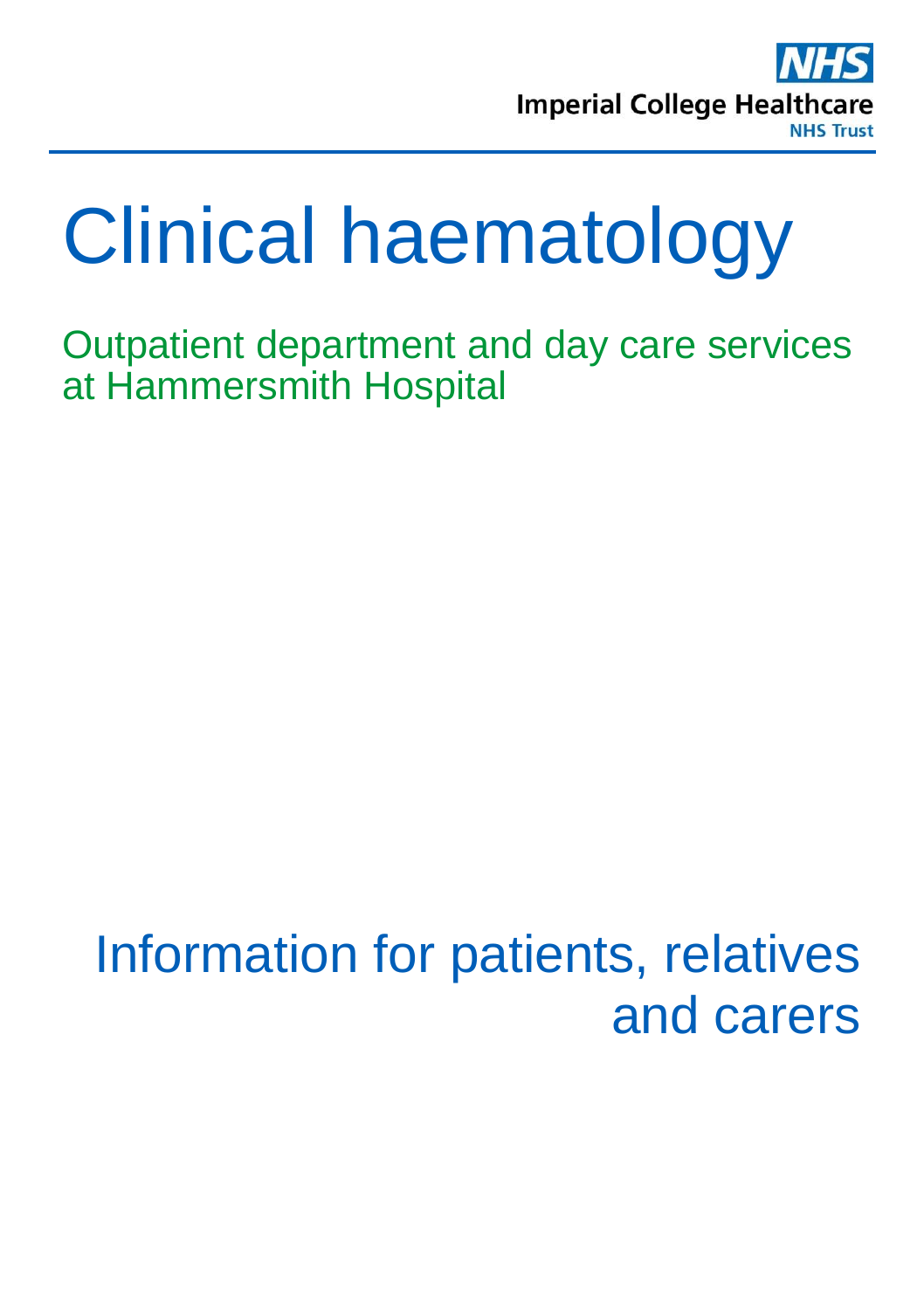## **Introduction**

The haematology unit at Hammersmith Hospital treats a wide range of haematological diseases and cancers, as well as solid tumours. It continues to be at the forefront of clinical advances and has an international reputation for excellence and innovation with one of the largest stem cell transplant programmes in Europe. The unit also provides comprehensive facilities for patients with haemoglobinopathies and clotting disorders, including an anticoagulation service.

The outpatient department consists of a day care unit which includes ambulatory care, apheresis suite, a day pain service for sickle cell patients, outpatients clinic and a haemophilia centre. Depending on your illness and treatment plan, you might be seen in all areas or only one. All patients not attending the day care or apheresis suite will be seen by a doctor, clinical nurse specialist (CNS) or nurse in the clinic.

#### **Outpatient teams are made up of:**

- nurses
- doctors
- health care assistants
- student nurses
- clinic clerk
- CNSs
- clinical psychologists
- social worker
- volunteers
- cleaning and catering staff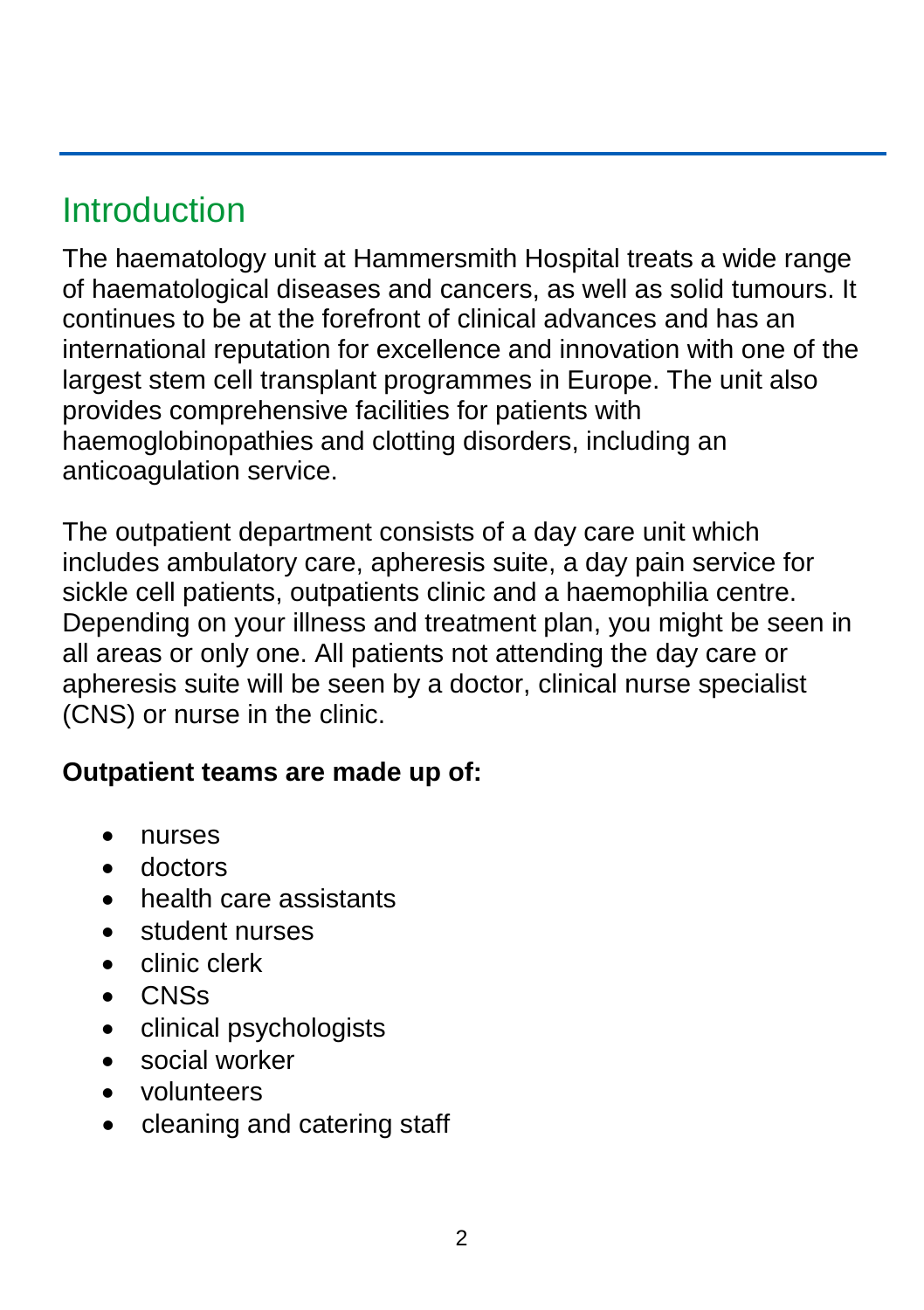There is also a Macmillan Cancer Information and Support desk for patients and carers.

For inpatient teams, please see the photo boards in each clinical area.

## Outpatient service

The haematology outpatient department runs clinics between 09.00 and 17.00 Monday to Friday.

## Day care unit

The day care unit treats patients requiring chemotherapy, blood and platelet transfusions, iron infusions, venesection and other shorter procedures. Day care runs between 08.00 and 20.30 Monday to Sunday.

#### Apheresis suite

The apheresis suite is located on the ground floor of the Garry Weston Centre and performs a range of procedures:

**Collection apheresis:** autologous and donor PBCSH/donor lymphocytes collection.

**Therapeutic apheresis:** red blood cell exchange (RBE), therapeutic plasma exchange (TPE) for haematology/neurology conditions, white cell and platelet depletions.

## Clinic

The clinical service is supported by research and diagnostic laboratory services which are based in the hospital.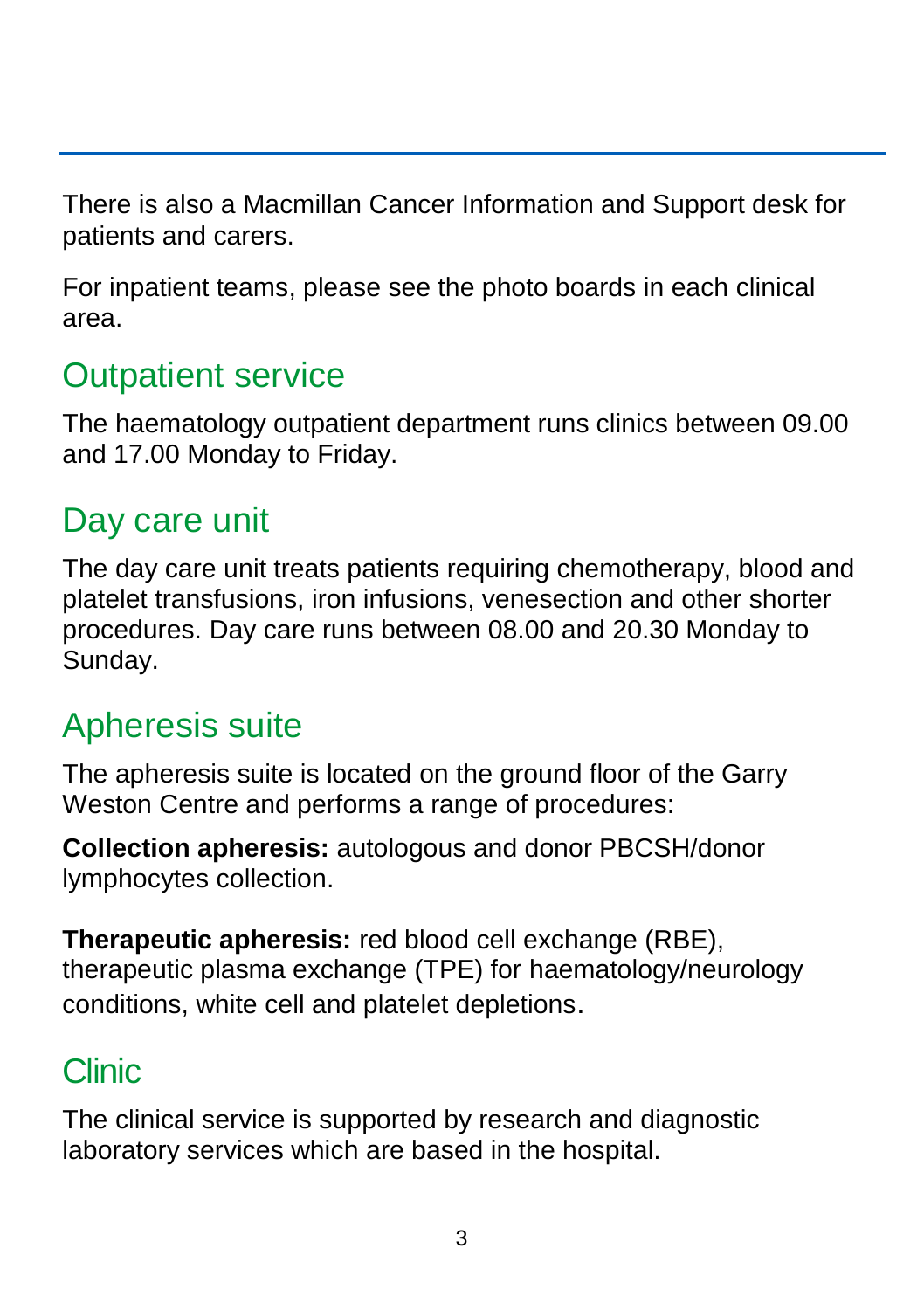### Haemophilia centre

The haemophilia centre, located on the second floor of the Garry Weston Centre, investigates and treats people with bleeding disorders. It also treats patients on anticoagulant therapy.

#### Renal and haematology triage unit

The unit is located in B block by the main hospital entrance and is open 24 hours a day, 7 days a week. This unit has eight emergency trolleys shared between renal and haematology patients requiring urgent medical assessment. The 24-hour haematology helpline is also manned in the unit.

## Phlebotomy service (blood sampling)

The phlebotomy service (where blood samples are taken) operates between 08.30 and 17.00 Monday to Friday, and is located on the ground floor of the Garry Weston Centre.

#### Blood transfusion service

Patients may be asked to attend haematology day care to receive their blood transfusions. The department offers transfusion between 08.00 and 20.30 Monday to Sunday.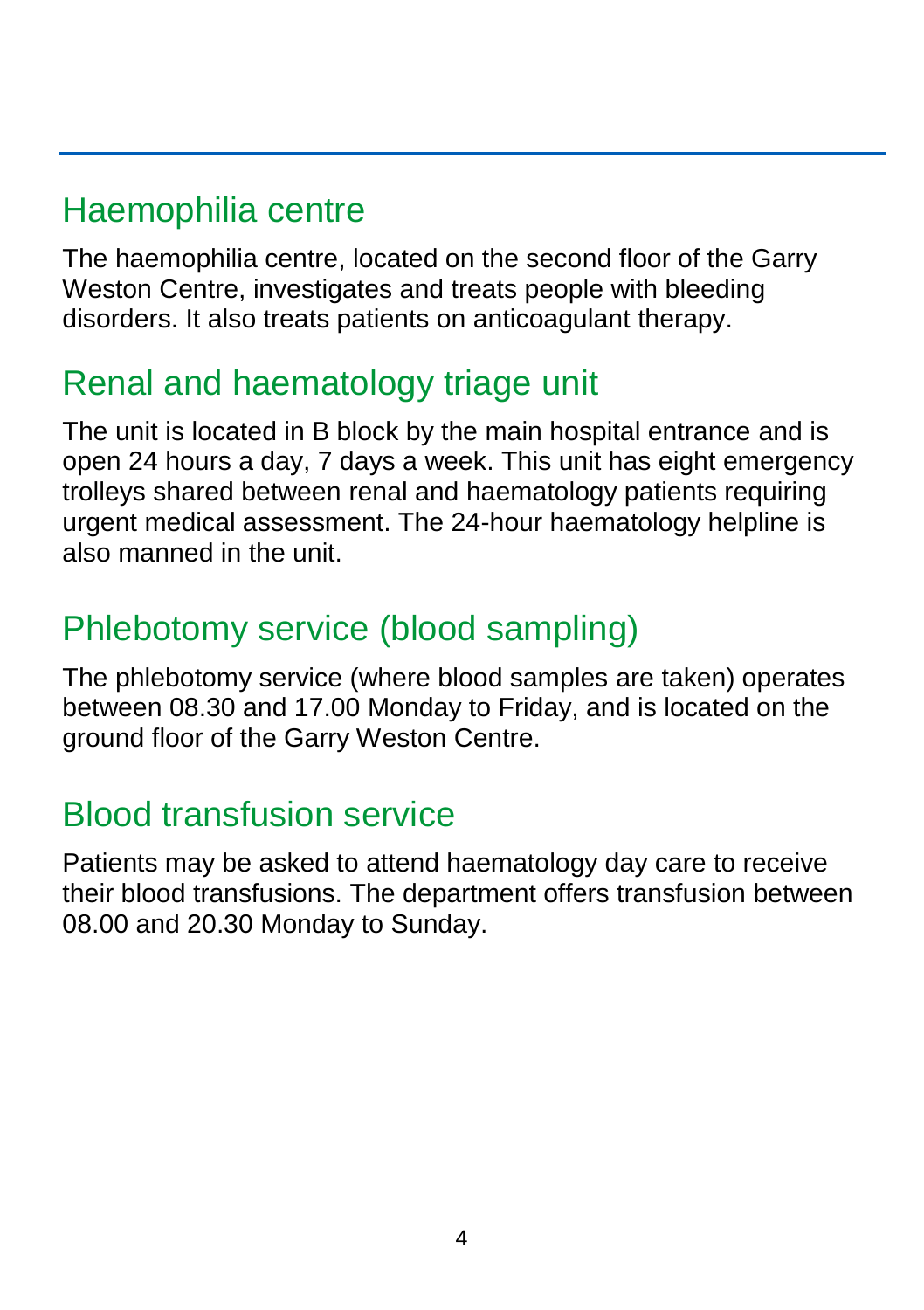### Psychology services

The psychologist can help address any concerns you might have about your treatment or about pain, depression, stress or anxiety, relationships, communication and more, and will work with you to give you the skills to actively manage your condition.

For malignant haematology conditions, the psychology contact number is **020 3312 1658**.

Patients with haemoglobinopathy disorders can access the clinical health psychologist. For more information, please email: **[imperial.sicklecell.psychology@nhs.net](mailto:imperial.sicklecell.psychology@nhs.net)**

#### Can't make your appointment?

If you cannot attend your appointment, please contact us as soon as possible on:

Telephone: **020 3313 3297**

#### **Day care reception for those patients coming in for treatment**

Telephone: **020 3313 4594**

We will do our best to reschedule your appointment as well as offer your existing appointment to another patient. Missed appointments significantly impact on the way we deliver our outpatient services, so it is very important that you contact us as soon as possible if you are unable to attend.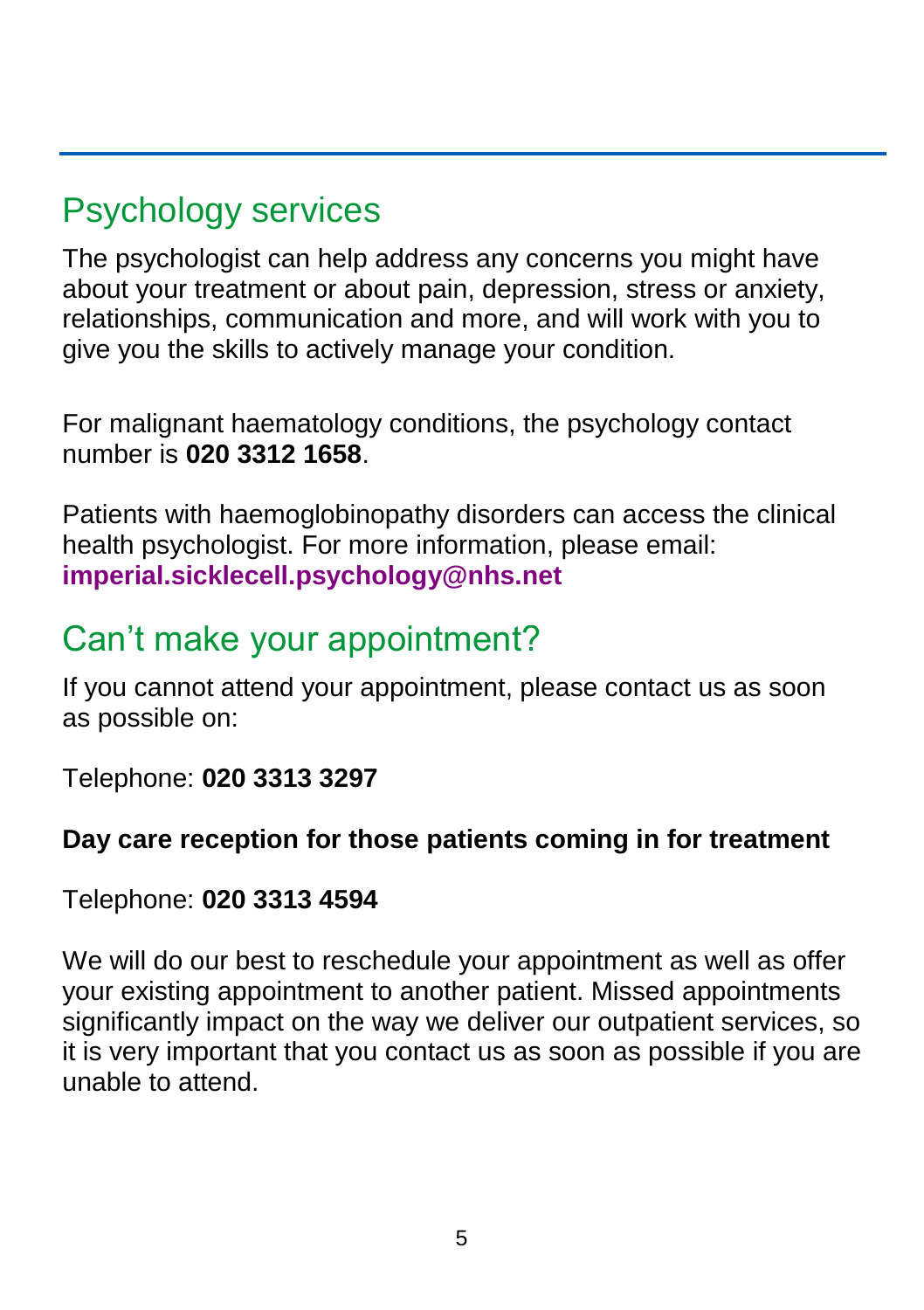## Arriving at the hospital

Please go to the reception and let a member of the team know you have arrived or use the self-check-in kiosks. Please tell us if you have changed your name, address, telephone numbers or GP. It is important that we keep our records up-to-date if we need to contact you or your GP.

Please arrive on time for your appointment. If you are early, you will not usually be seen more quickly. However, if you are late, other patients who arrived on time may be seen before you.

#### Inpatient wards

If you need to be admitted following your appointment in either outpatients or day care, there are three wards available within the clinical haematology service:

**Dacie Ward**: located on the first floor of the Catherine Lewis Centre

**Weston Ward**: located on the third floor of the Garry Weston Centre

**Fraser Gamble Ward**: located on the third floor of the renal building

Please contact each ward about their visiting times.

#### Consenting to treatment

We want to ensure that you fully understand your condition and the treatment/care options available to you. Before you receive any treatment, your doctor will explain what they are recommending, including the benefits, risks and alternatives.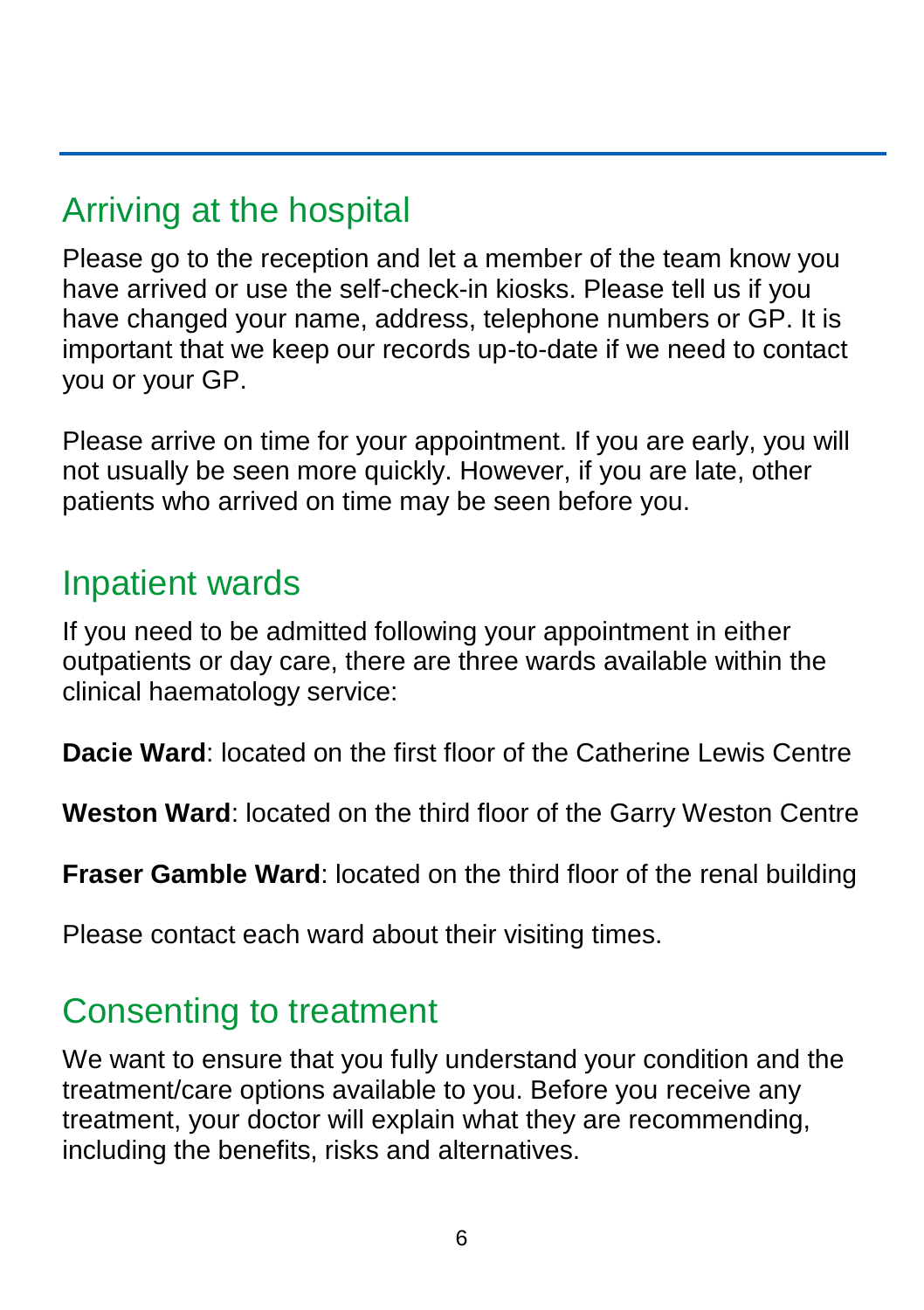Please ask questions or raise any concerns you may have during your consultation if you are unsure about anything. You may want to write down any questions you have in advance and bring these with you to your appointment.

The doctor will tell you if you need to have a medical examination during your appointment and you will be offered a chaperone to be present during the examination. Please also be aware that as the Hammersmith Hospital is a teaching hospital, trainee or student doctors and student nurses may be present during your consultation. Please tell the doctor reviewing you for your appointment if you do not wish to have a trainee, student doctor or student nurse present during the examination.

## Confidentiality and data protection

We will keep your clinical records confidential at all times. We many need to share information about you with other healthcare providers to ensure the best quality healthcare. If your information is used for statistical purposes to improve NHS services, we will remove the details that personally identify you. If we need information which may identify you, we will ask for your permission first.

Under the Data Protection Act you have the right to see or obtain a copy of your clinical records. If you have any concerns about how we use your information or need any additional advice, please speak to your doctor.

Further information can be found at this website: [www.imperial.nhs.uk/patients-and-visitors/patient-information/my](http://www.imperial.nhs.uk/patients-and-visitors/patient-information/my-records)[records](http://www.imperial.nhs.uk/patients-and-visitors/patient-information/my-records)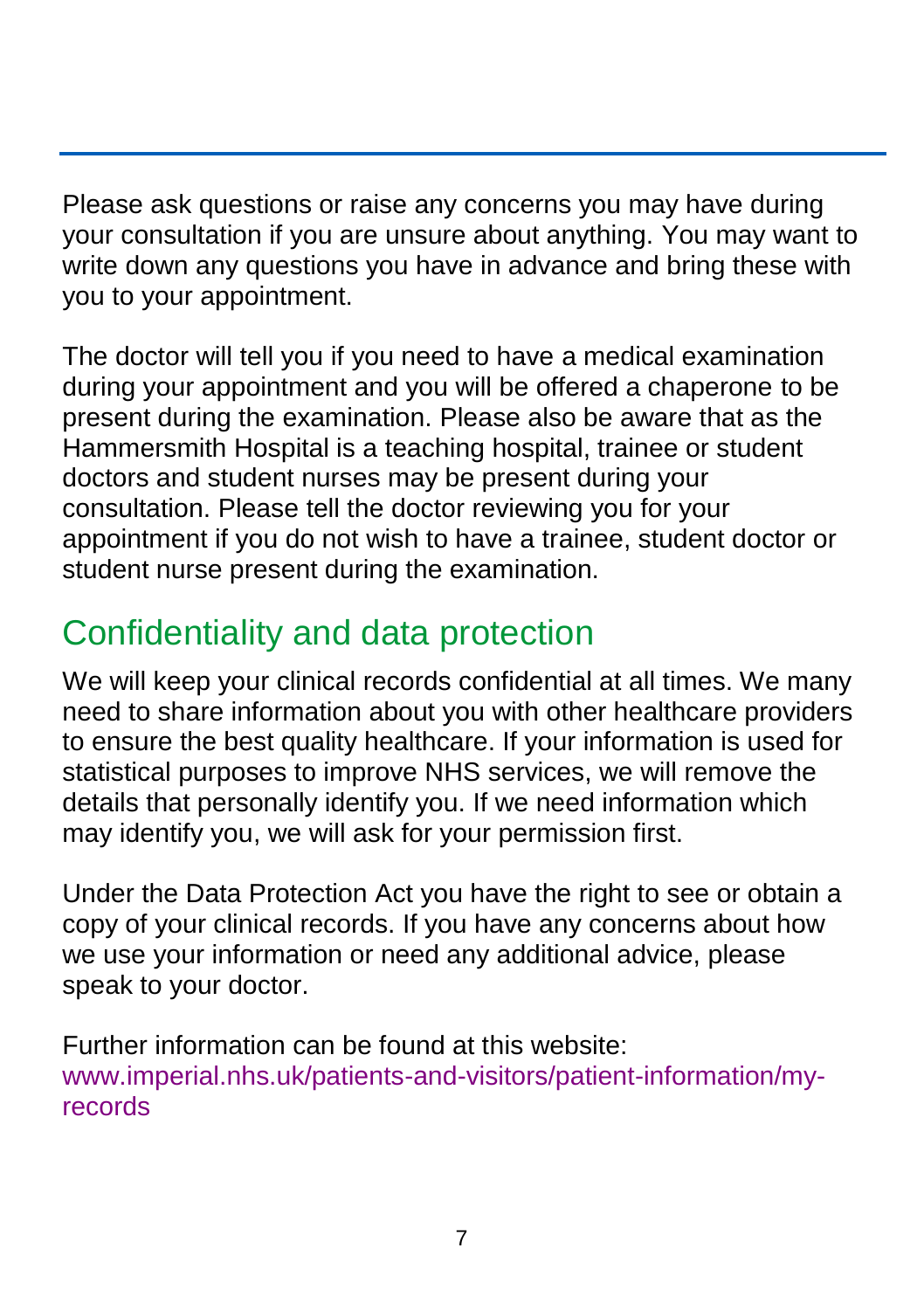## Preventing infection

#### **Please wash your hands**

You and your visitors can help us prevent infection by always washing your hands with soap and water after using the toilet. Please wash your hands or apply alcohol hand gel from a dispenser before you enter or leave a ward. Simply rub the gel onto dry hands and let it dry. Please ask your relatives and friends not to visit if they are suffering or recovering from any infectious illnesses such as diarrhoea, vomiting, chicken pox, coughs, colds or flu symptoms.

#### Participation in clinical trials

Clinical trials are research studies involving patients. They are also the best way to compare different methods of preventing and treating medical conditions, as they provide doctors with reliable evidence on the best approach.

If you are cared for and treated at Imperial College Healthcare NHS Trust, you may be invited to take part in a clinical trial. It is your decision whether or not you wish to get involved. If you decide not to participate, it will not affect your care in any way.

To participate in a clinical trial or to find out more, please phone **020 3313 8070** or visit our website: [www.imperial.nhs.uk/research](http://www.imperial.nhs.uk/research)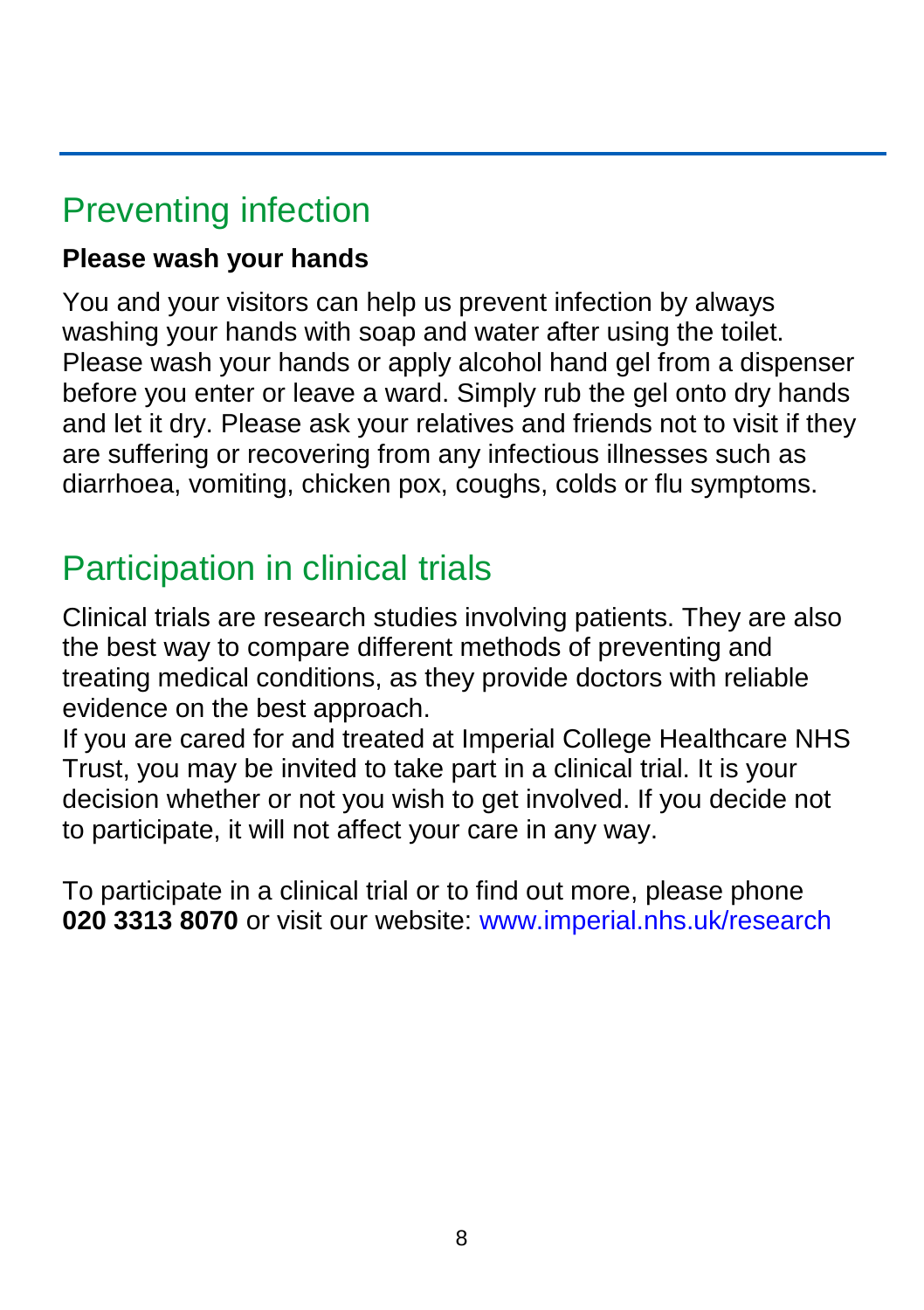## Travelling to hospital

There is not an A&E service at Hammersmith Hospital. Haematology patients receiving chemotherapy and those with sickle cell disease and other long-term conditions have been given access cards and should use the contact numbers on these cards if they need to attend hospital for an unscheduled or emergency visit. If calling an ambulance these cards should be shown to the ambulance crew.

We advise our patients to **travel to hospital by public transport** whenever possible as **car parking is limited**.

Patient transport is available for patients who meet the necessary criteria. For more information please call 020 3311 5353.

The nearest tube stations are East Acton and White City (both on Central line) and Wood Lane (Hammersmith and City Line). Buses that stop outside are numbers 7, 70, 72, 272 and 283.

#### Hospital facilities

#### **Shops**

There is a shop near the main entrance to the hospital that sells magazines, newspapers, greeting cards, as well as snacks and drinks. It is open between 07.00 and 20.00.

The Friends of Hammersmith Hospital, a charitable and voluntary organisation that supports a wide range of hospital departments and facilities, also have a shop in the south corridor selling greeting cards, clothes and various other items.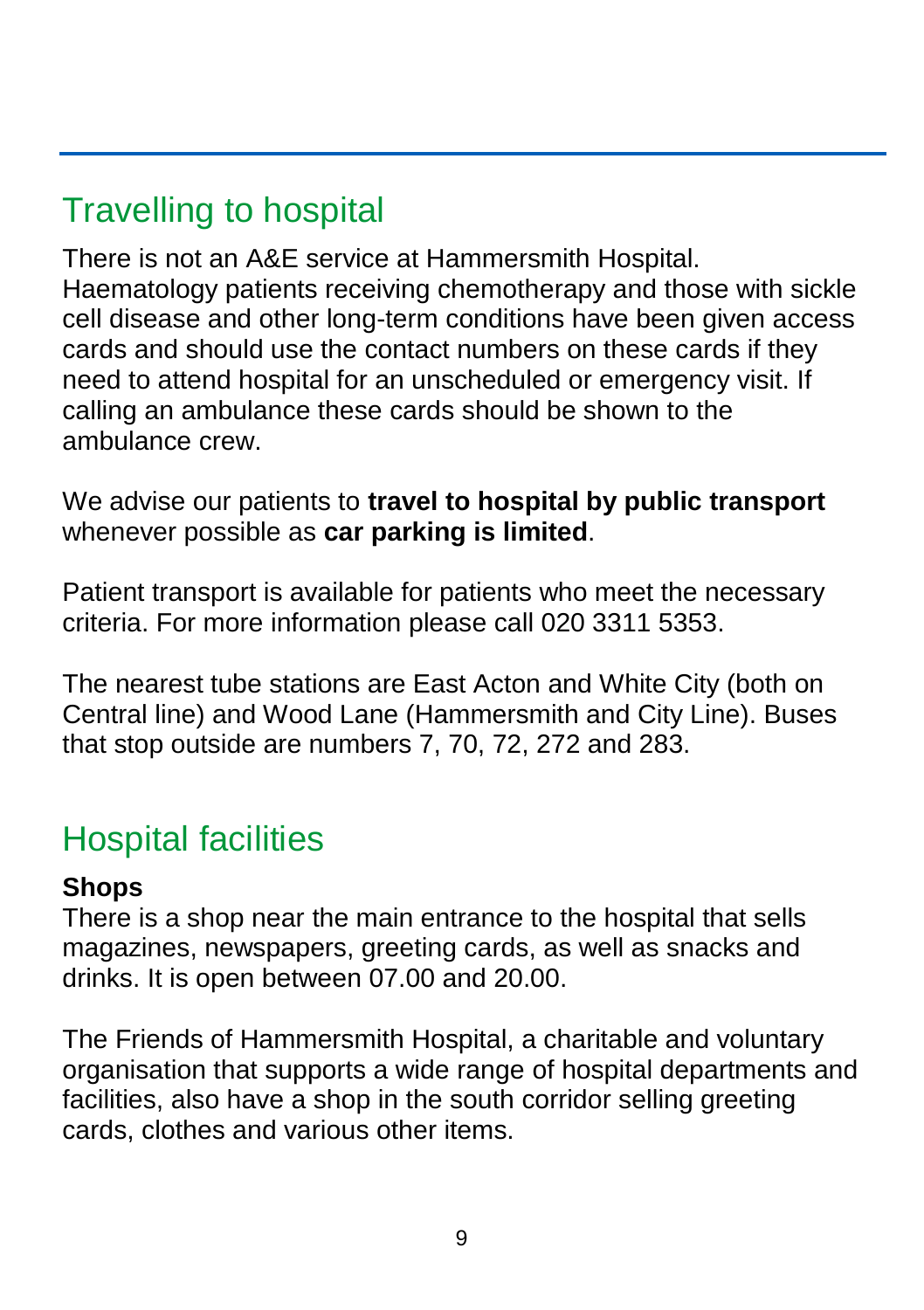The shop is open between 09.00 and 16.00.

There is a Costcutter on the east side of the hospital, open between 07.00 and 23.00.

#### **Cafés**

There are coffee shops in the main hospital entrance (off Du Cane Road), on the ground floor of the Garry Weston Centre, ground floor of the renal building (F block) and in the main entrance to Queen Charlotte's & Chelsea Hospital. They serve a variety of sandwiches, snacks, teas and coffees. Opening times vary but all are open between 08.30 and 17.00

#### **Restaurant**

There is a restaurant serving a selection of hot and cold food on the ground floor, north corridor, at the rear hospital entrance. The restaurant is open between 07.00 and 19.00 Monday to Sunday.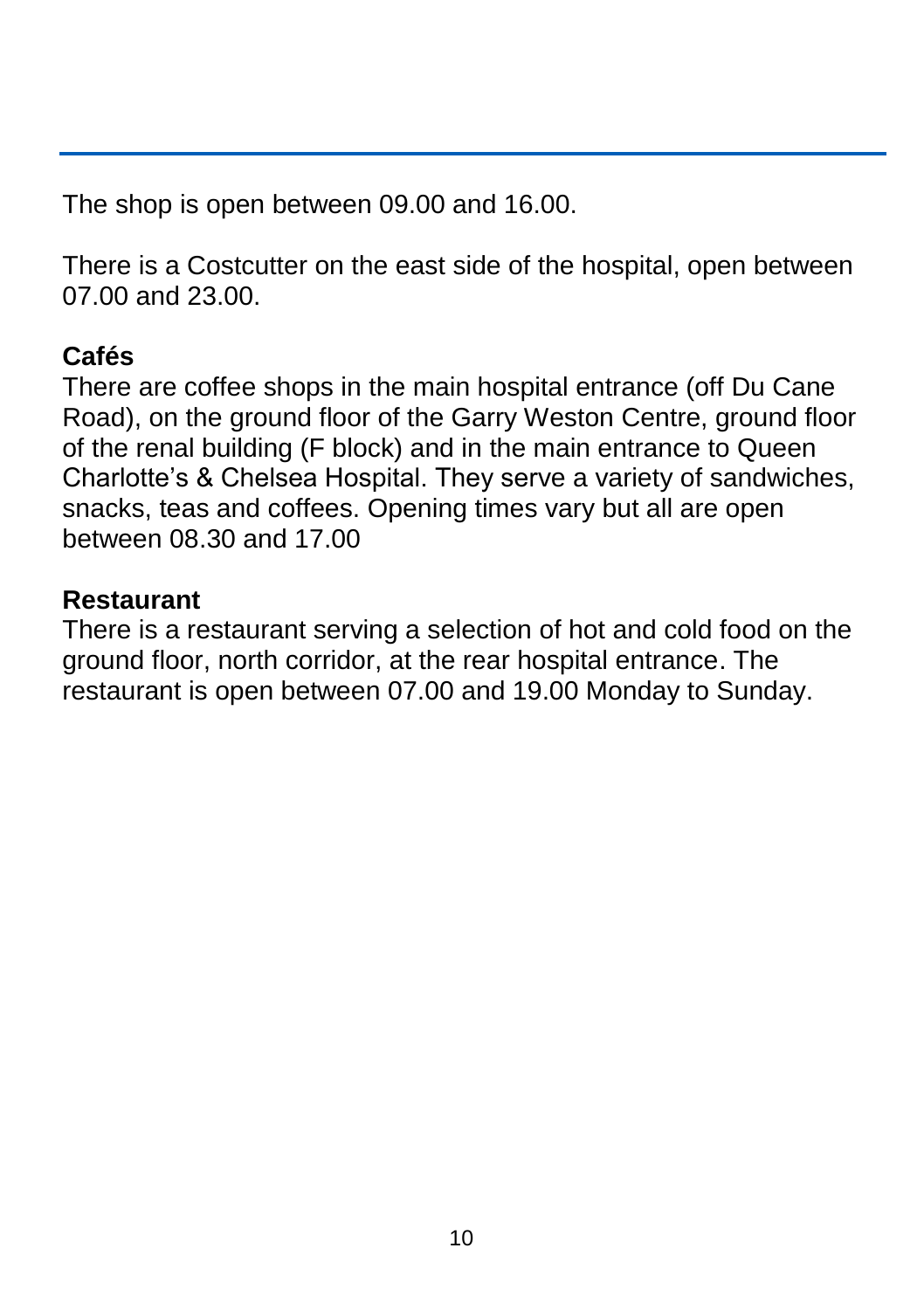## Contact details

| <b>Hammersmith Hospital switchboard</b>                                                         | 020 3313 1000 |
|-------------------------------------------------------------------------------------------------|---------------|
| <b>Clinic reception</b>                                                                         | 020 3313 3297 |
| Day care reception                                                                              | 020 3313 4594 |
| <b>Apheresis suite</b>                                                                          | 020 3313 4735 |
| Senior charge nurse (outpatient department)                                                     | 020 3313 5099 |
| <b>Dacie Ward</b> (including out of hours)                                                      | 020 3313 3189 |
| <b>Weston Ward</b> (including out of hours)                                                     | 020 3313 4753 |
| Fraser Gamble Ward (including out of hours)                                                     | 020 3313 4215 |
| <b>Lead nurse</b>                                                                               | 020 3313 5196 |
| <b>Clinical nurse specialist</b>                                                                | 020 3313 0303 |
| <b>Clinical nurse specialist for</b><br>haemoglobinopathies (sickle cell,<br>thalassemia, etc.) | 020 3313 8372 |
| <b>Clinical psychologist</b>                                                                    | 020 3313 3357 |
| <b>Social worker</b>                                                                            | 020 3313 4655 |
| Renal and haematology triage unit (RHTU)                                                        | 020 3313 1255 |
| Haemoglobinopathies and haemophilia (red<br>cell) helpline                                      | 020 3311 7755 |
| <b>Outpatient pharmacy (Lloyd's)</b>                                                            | 020 3313 2360 |